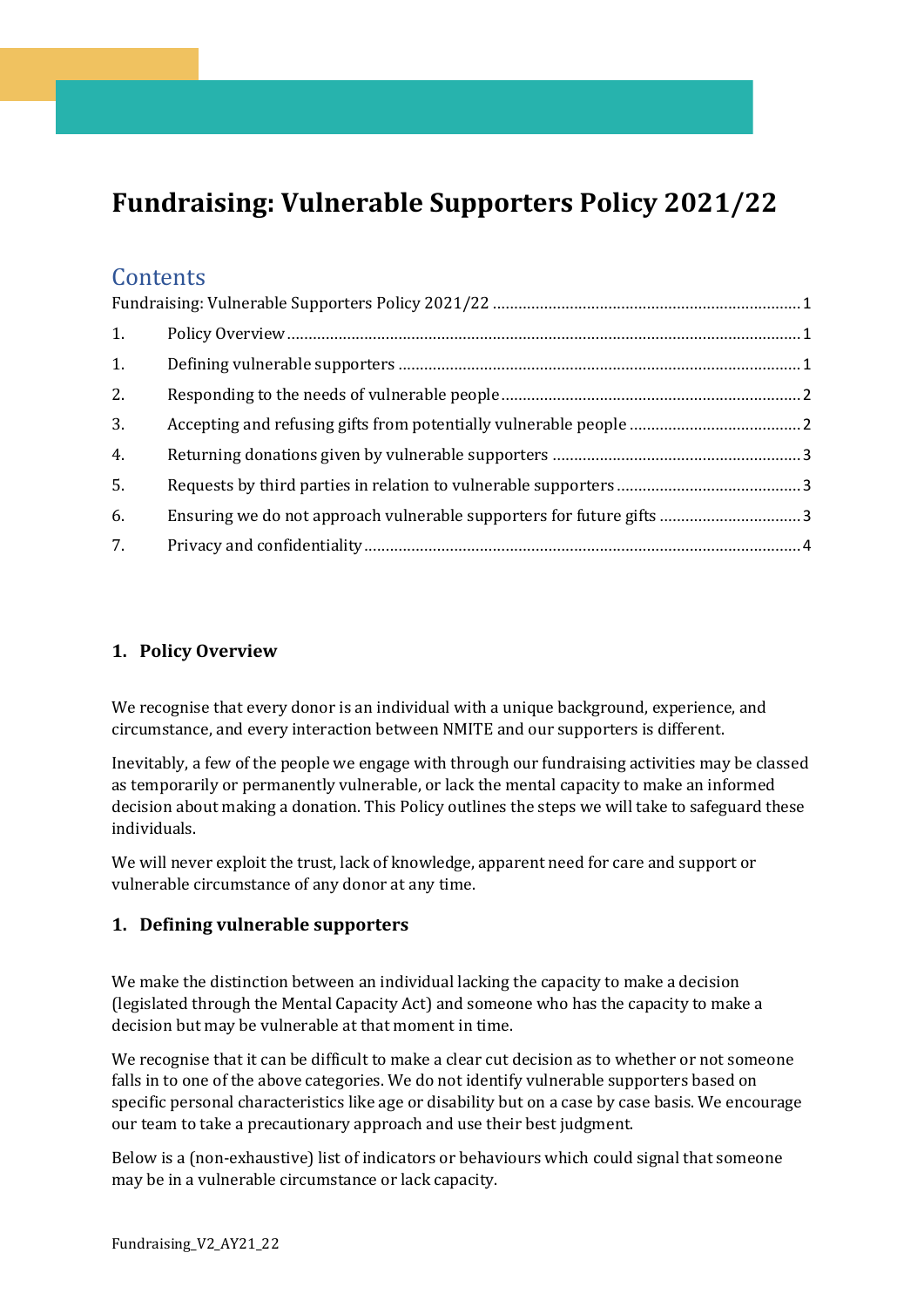*Indicators of individuals who are in vulnerable circumstances or lack mental capacity to make a decision could include:*

- Financial vulnerability (where a gift from a donor may impact on their ability to sufficiently care for themselves or leave them in financial hardship);
- Times of stress or anxiety (e.g., bereavement, redundancy);
- A long-term or temporary disability or limiting illness;
- A long-term or temporary mental health condition;
- Influence of alcohol or drugs.

*Behaviours of individuals who lack mental capacity to make a decision may include:*

- Asking irrelevant and unrelated questions;
- Responding in an irrational way to simple questions;
- Asking for questions or information to be continually repeated;
- Taking a long time or displaying difficulty in responding to simple questions or requests for information;
- Displaying signs of confusion and forgetfulness;
- Indicating in any way that they are feeling rushed, flustered, or experiencing a stressful situation.

## <span id="page-1-0"></span>**2. Responding to the needs of vulnerable people**

How we respond to the needs of an individual depends on the nature of the conversation we are having with them. We will be responsive to their needs and adapt our approach to suit those needs and the context. We will take special care to be especially compassionate and respectful in our conversations with them.

For example, we can:

- Talk in clear language, avoiding words and phrases that may be hard to understand;
- Repeat information and check understanding;
- Be patient;
- Provide alternative formats of fundraising materials (different language, accessible formats);
- Ask if the individual would prefer to be contacted in a different way (email, letter) and offer to contact them at a different time.

# <span id="page-1-1"></span>**3. Accepting and refusing gifts from potentially vulnerable people**

We will not accept a donation if we know, or have good reason to believe, that a person lacks capacity to make a decision to donate, or is in vulnerable circumstances which means they may not be able to make an informed decision.

If we suspect that an individual who is making a donation may be in a vulnerable circumstance or unable to make an informed decision, we will take the following steps:

- Check and confirm that the individual does want, and is able, to make the donation;
- Ask if they would like to have some more time to make a decision and/or to talk to anybody else before making a decision;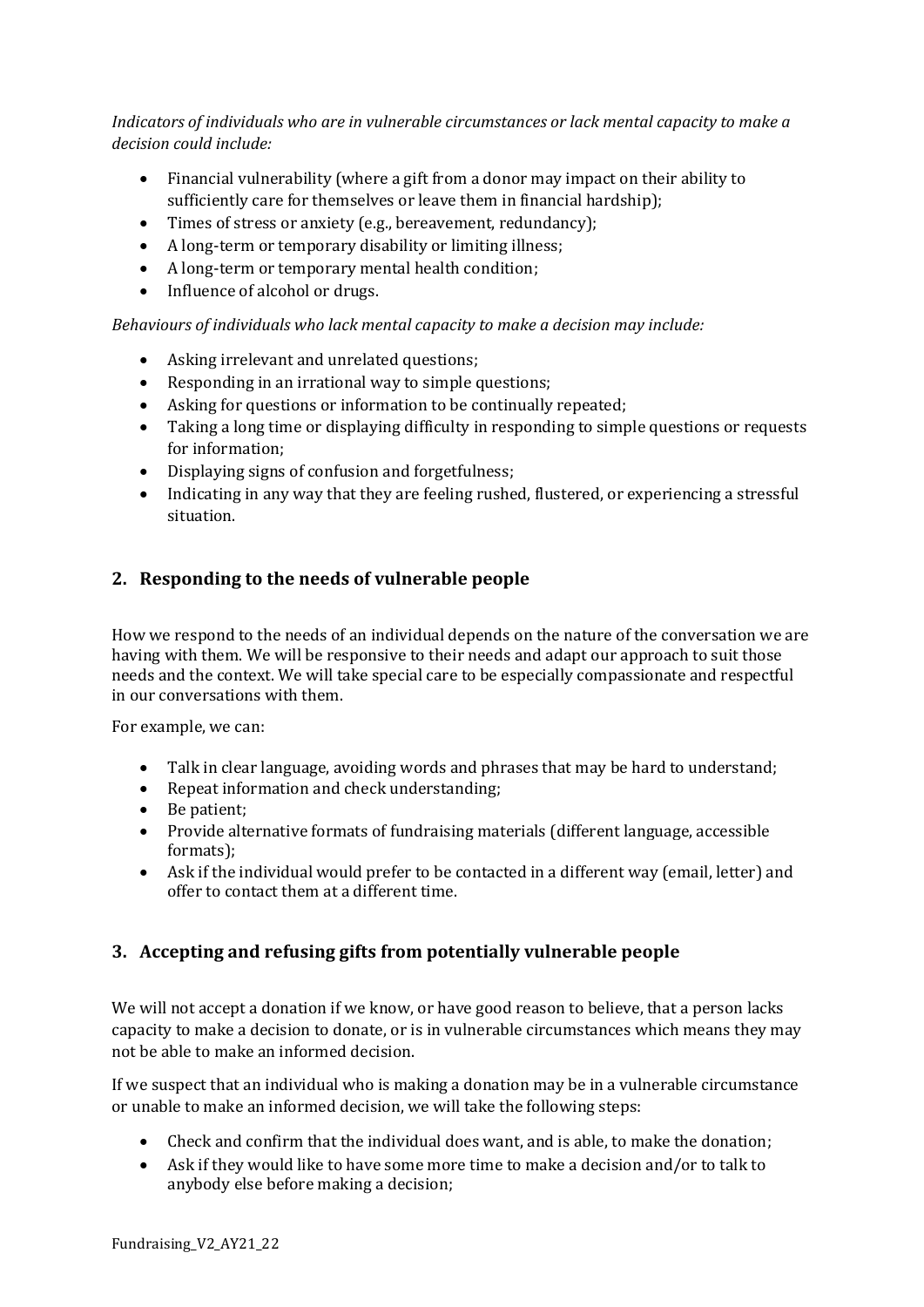• If they are in financial difficulty but still want to support NMITE, we will suggest other ways that they can get involved and make a difference

If we have good reason to believe that the individual is not in a position to make a donation we will gently close the conversation. In some cases it may be necessary to take the donation details and then re-assess the case with the Head of Fundraising before deciding whether to accept the donation.

## <span id="page-2-0"></span>**4. Returning donations given by vulnerable supporters**

Despite the safeguards we put in place to protect vulnerable supporters, we acknowledge that there may be occasions where concerns are raised about a donor's mental capacity to have made an informed decision about a past donation. In these circumstances we will sensitively investigate the concerns. If we come to believe that the donor was not in a position to make an informed decision about the gift, we will return it.

If someone with power of attorney for the donor informs us that, at the time of donating, the individual concerned was not able to make an informed decision, we will return the gift.

## <span id="page-2-1"></span>**5. Requests by third parties in relation to vulnerable supporters**

Sometimes a third party, for example a family member, may contact NMITE on behalf of a vulnerable donor to communicate a request in relation to their gift, for example cancelling a Direct Debit. In these cases we must be satisfied that the third party making the request is entitled to act on behalf of the individual. This should be demonstrated through a written authority on behalf of the donor, or through power of attorney.

All requests on behalf of vulnerable supporters in relation to their donations should be put in writing. Requests should be addressed to the Head of Fundraising, along with details of the concerns and appropriate evidence of the relationship.

You can contact us by

Email: fundraising@nmite.ac.uk Post: Head of Fundraising **NMITE** Gardner Hall Venns Lane Hereford HR1 1DT

Requests will be reviewed on a case by case basis. We will aim to respond to requests within 20 working days. If further investigation is needed then we will communicate with you to inform you of the estimated timescale.

#### <span id="page-2-2"></span>**6. Ensuring we do not approach vulnerable supporters for future gifts**

If a supporter is found to be vulnerable or lack capacity, for example if the individual concerned chooses to disclose this information of if we are informed about their circumstances by a